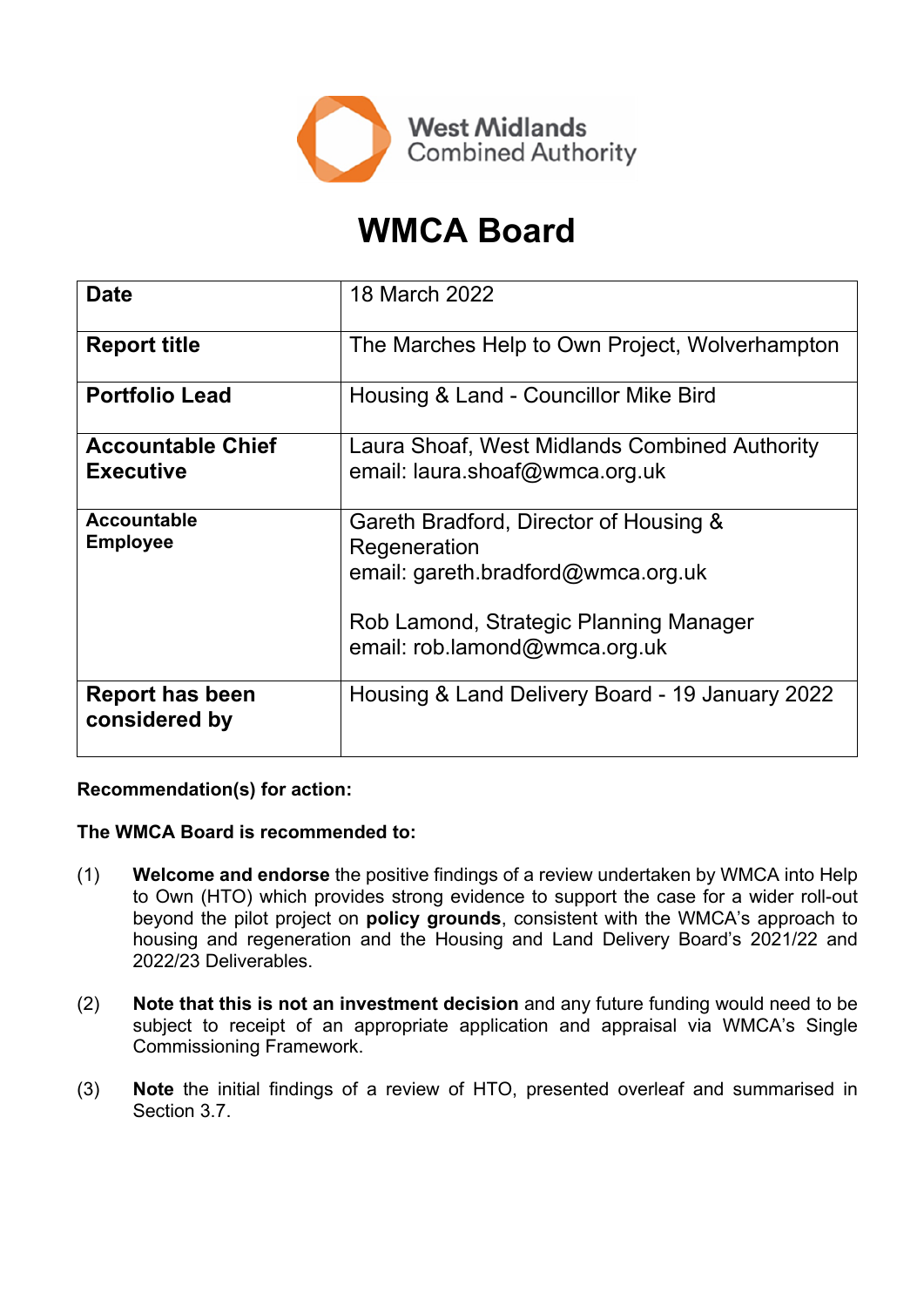- (4) **Note** that monitoring the progress of HTO forms an important part of the WMCA Housing and Land Delivery Board's remit in relation to affordable housing<sup>1</sup>, Housing & Regeneration deliverables and delivery of the commitments made in the Housing Deal to driving innovation and supporting new housing products.
- (5) **Note** that the HTO product is an innovative approach to making home ownership more accessible for some, but is not the sole solution to addressing affordable housing need in the region. WMCA will continue to work with Local Authorities to ensure the appropriate **mix** of affordable housing is brought forward and agreed on a site by site basis.

#### **1.0 Purpose**

1.1 This paper summarises the findings of an initial high-level review of the Help to Own (HTO) pilot project commissioned by WMCA and undertaken by AMION consulting, which involved analysis of management information and consultation with key stakeholders.

#### **2.0 Background**

- 2.1 HTO is a new affordable housing product which provides a rental solution to local residents that gives long-term tenure security, the benefits of home ownership without many of the risks and complete flexibility to leave whenever the tenant wishes. HTO has been developed to address the substantial issues that many potential buyers who are in work face in raising the deposit to secure a mortgage.
- 2.2 HTO has been recognised as one of the products to address local needs, but is only part of a wide-ranging requirement for affordable housing products in the region. Housing needs are set by local authorities in the region and WMCA, alongside a range of other partners supports delivery of housing to meet those identified local needs. Social housing, intermediate rent, shared ownership and other products are all part of the comprehensive range of affordable products WMCA looks to secure through its investment. Through our relationships with Registered Providers, Homes England, the minimum affordable housing requirement in SCF, working with institutional investors to attract funding for affordable homes, maximising public land disposals, and close collaborative working with each local council on the affordable housing mix, WMCA will continue to seek delivery of the most appropriate affordable product for each scheme.
- 2.3 In January 2020, the WMCA Board approved investment of up to £4.78 million from WMCA's devolved housing and land funds to deliver a 100 unit HTO pilot scheme at The Marches site. Further investment was provided by City of Wolverhampton Council (CWC), the local planning authority and project promoter. A Real Estate Investment Trust was established by the shareholders (WMCA, CWC and Finance Development Capital) to deliver the scheme -'The Marches HTO'.

<sup>1</sup> Based on the WMCA definition of Affordable Housing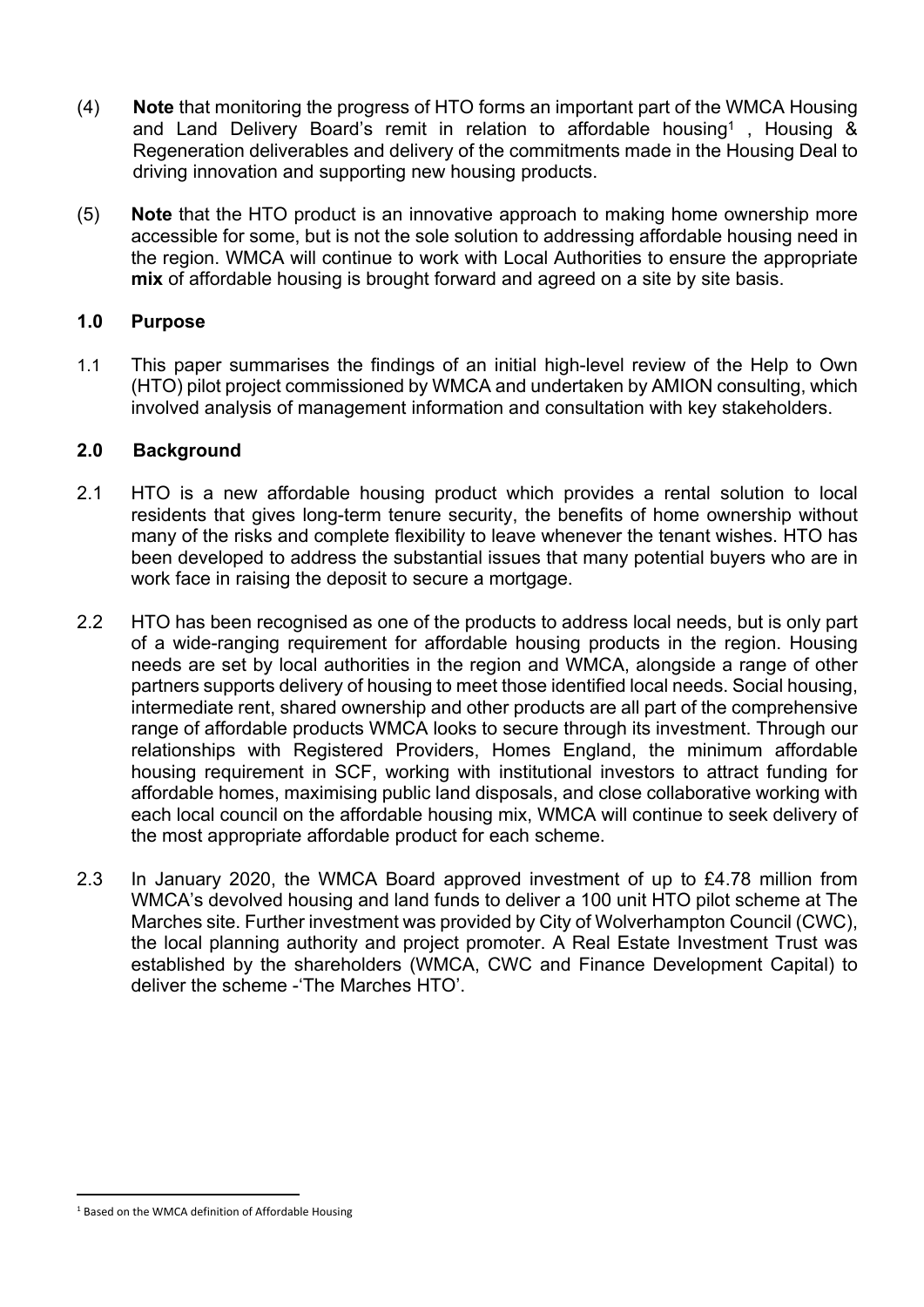## **3.0 Operation of the Help to Own Pilot**

- 3.1 The pilot HTO scheme was established at The Marches development in Wednesfield (Wolverhampton) in April 2021. It makes 100 properties available to tenants who meet the criteria in an allocation policy and who can demonstrate that they can afford to rent the properties at a market rent over the long-term. This market rent meets WMCA's Affordable Housing Definition and has provided local keyworkers and those from lower socio-economic backgrounds who would not otherwise be able to access the housing ladder a route to home ownership.
- 3.2 The WMCA equity investment in the scheme is part of a wider programme to support and secure more genuinely additional affordable homes coming forward in the region. It is important to note that whilst the HTO scheme is a high profile example, it forms one part of a wider approach to affordable housing delivery that includes investor and developer engagement, a proposed pilot initiative with housing associations and wider collaboration between WMCA and housing associations and the WMCA Single Commissioning Framework's minimum criteria of 20% affordable homes on all schemes receiving WMCA Housing and Land funds.
- 3.3 Under HTO, the customer pays a market rent for up to 25 years, which is built up as a Loyalty Premium. After 25 years, the customer is given the option to buy their home for £1. If they leave the scheme prior to this, they can take the Loyalty premium as cash with no penalties. If customers stay for the full 25 years then at the end of the period the investors have access to their loyalty account pot. Customers can also use their loyalty account to help with a deposit to purchase the property they occupy at any point during their tenancy, providing additional flexibility for customers.
- 3.4 The Marches HTO purchased the 100 homes on the Marches development in April 2021. These are being received in tranches as they are completed. During the term, once operational costs are accounted for, an annual dividend is distributed to shareholders. Any disposal during the 25 years results in a capital receipt to the Marches HTO.

# **4.0 Review Findings**

- 4.1 One important element of the HTO pilot was to **test demand for this new affordable housing product** – to check whether there is a market for a long-term rent to buy offer. **This aspect of the pilot is progressing well**. The most recent management information shows that there has been **considerable interest in the product** which has been converted into applications from households which meet the eligibility and affordability criteria. By December 2021 all of the properties had been allocated to prospective tenants.
- 4.2 The provision of homes through HTO is providing a new route onto the housing ladder for 100 households, complementing other affordable housing policies and products and meeting the needs of a specific group of households for whom it is raising the required deposit which is the greatest barrier to home ownership. Whilst the number who go on to purchase their properties will only be known in the long-term, **in the short-term the scheme is already proving attractive to target households.**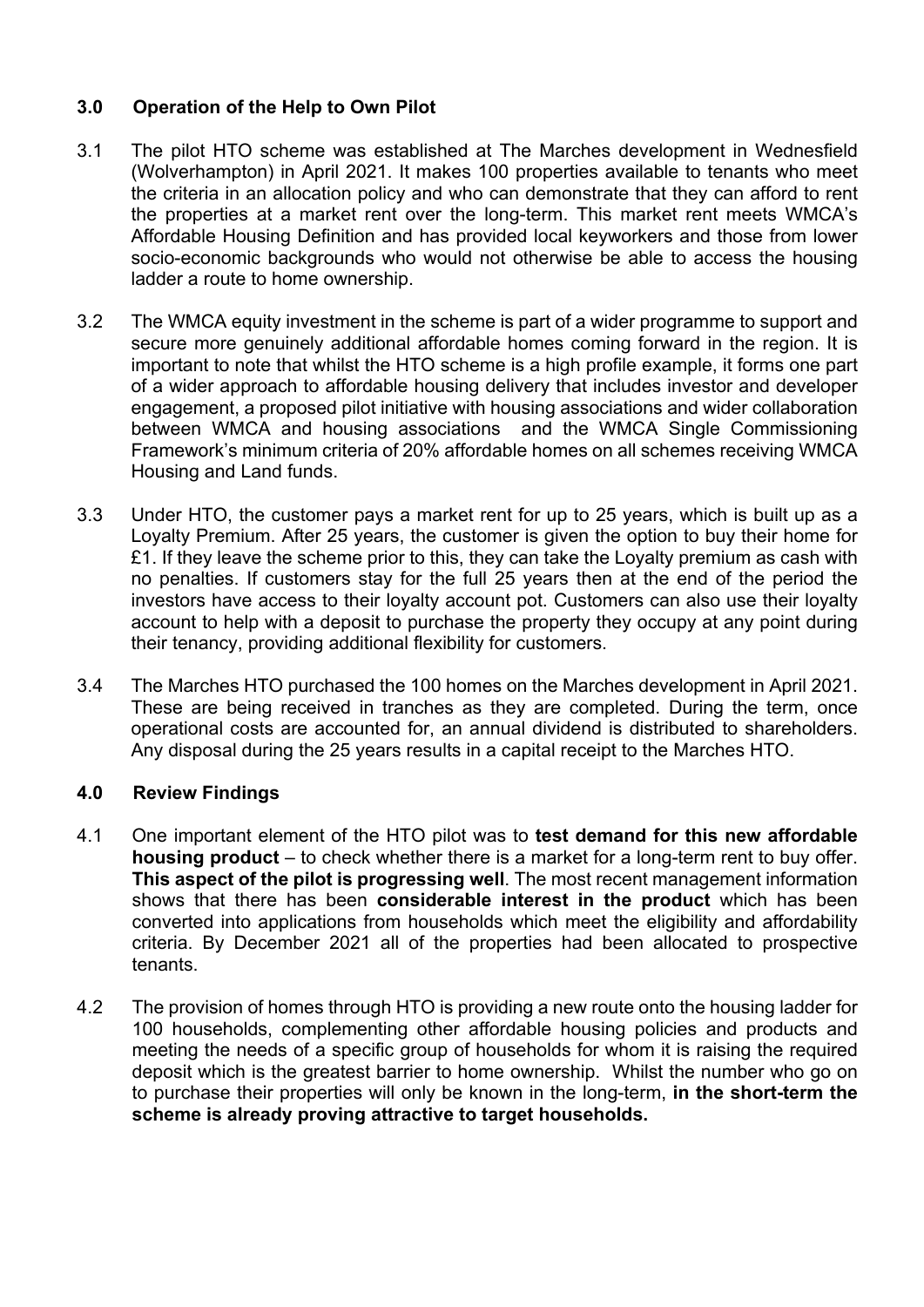- 4.3 The financial performance of the Marches HTO pilot will also only be fully known in the longer term. However, **the project has to date successfully addressed several key financial risks identified at appraisal including securing the debt funding on appropriate terms and achieving rental levels in line with the project's financial model**.
- 4.4 The pilot project has also allowed HTO to develop and refine a number of processes / ways of working which have proved to be successful and could therefore be rolled out to other HTO schemes. For example, the approach to marketing the product included the use of social media and harnessed early adopters as effective advocates, whilst resources were invested in educating the local legal community in how HTO works to enable them to advise clients who wished to participate. An allocations policy was developed which ensures support is targeted on key workers but has not constrained demand for the scheme. Important lessons have also been learned about the types of properties which are most attractive to the target market, and how the handover of properties from the developer to the property manager should be handled.
- 4.5 The pilot has also provided very valuable learning with regard to the management and governance of what is a complex scheme, involving a number of different funders, partners and stakeholders each of whom have their own priorities and responsibilities.
- 4.6 The pilot has benefited from considerable investment of senior Officer time from within the public sector organisations involved, reflecting the high profile, innovative nature of the intervention and the level of public sector funding invested in HTO.

## 4.7 The **results of the initial high level review are very positive and indicate that the pilot has**:

- demonstrated that there is demand for the HTO product as part of the housing mix for the area;
- provided a new route for households to get onto the housing ladder complementing rather than duplicating other schemes;
- established governance structures and documentation that could be replicated for any future HTO projects offering economies if more schemes are brought forward;
- successfully passed the first risk hurdles, although as would be expected various potential risks remain such as longer-term void levels, the long-term attractiveness of the properties and the impact of economic downturn / higher unemployment / higher interest rates;
- the Marches HTO has secured debt funding, achieved the target rental levels and expenditure has been in line with expectations. Any future scheme will need to show whether the concept can be delivered without the need to acquire equity using grant funding; and
- indicated that the approach is potentially scalable. Finding appropriate sites will be key - the homes will need to be affordable for those who do not have sufficient funds for a deposit – but of a high enough quality and in an attractive enough area to be appealing as a long-term home. It is interesting to note that several local authorities in other parts of the Country have already expressed an interest in HTO.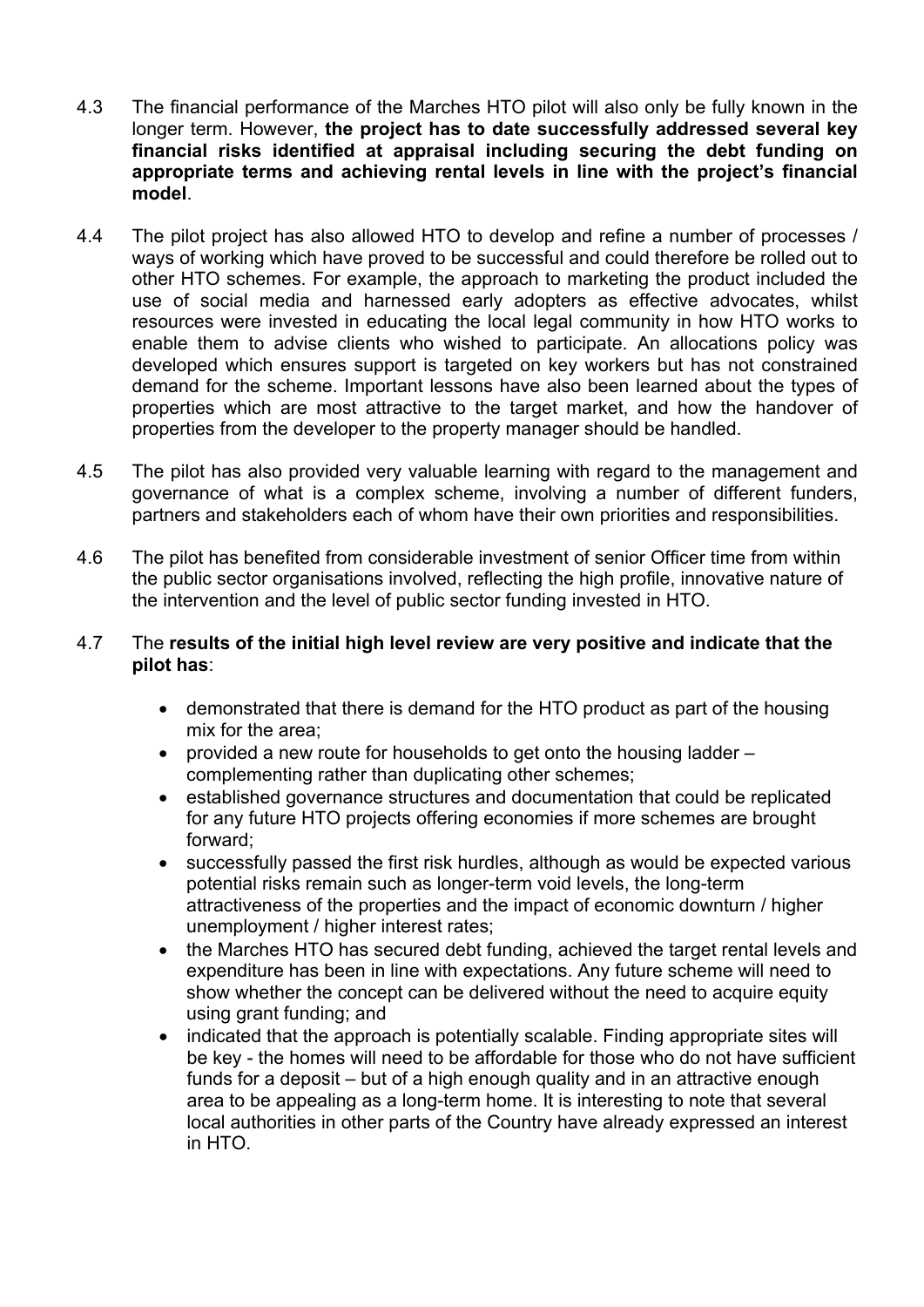4.8 **Overall, the pilot has successfully proved the concept and there is strong evidence from the review by AMION Consulting to suggest that the approach should be endorsed for a wider roll out on policy grounds, although each future investment would need to be fully assessed on its own merits and, as noted above, subject to the relevant appraisal and approvals process via the WMCA's Single Commissioning Framework. This approach was strongly supported and endorsed by WMCA's Housing & Land Delivery Board at its January 2022 meeting.**

## **5.0 Financial Implications**

- 5.1 This report sets out a review of the progress to date of the HTO pilot. There are no unbudgeted financial implications as a result of the recommendations within this report.
- 5.2 As detailed above, whilst the pilot has managed address the initial key financial risks identified at appraisal including securing the debt funding on appropriate terms and achieving rental levels in line with the project's financial model, the financial performance of the pilot will also only be fully known in the longer term.
- 5.3 The HTO scheme was conceived as a project that would not require Grant funding. It was appropriate to make an investment via Grant sources and inject this as Capital for the pilot scheme as the uncertainties at that point were much more numerous than currently evidenced. Whilst a number of risks remain, potential investors will form their own opinions based upon the particular property and locality under consideration for any future roll out.
- 5.4 Where any investment in future schemes is to be considered by the WMCA, the decision will be based upon the funding source and risk associated. As is usual for a Housing proposition, investment would be subject to compliance with the Single Assurance Framework, the Single Commissioning Framework and Commissions Pathway and in line with the accounting and taxation policies of the WMCA and HMRC.

# **6.0 Legal Implications**

6.1 This paper provides an update review on the Marches HTO project. The HTO concept has been developed and implemented with the support of external legal advisors for the purpose of providing strong evidence of a wider roll out beyond the pilot project. Any future applications for funding will be supported by legal advice on individual schemes.

# **7.0 Equalities Implications**

7.1 The Marches HTO project is considered to be having a positive impact on people from lower socio-economic backgrounds due to its delivery of a new form of affordable housing. Equality Impact Assessments will be carried out as part of the allocation and scheme management process.

#### **8.0 Inclusive Growth Implications**

8.1 With its location in Wednesfield, the HTO Marches project is promoting regeneration and supporting the government's "Levelling Up Agenda". It is piloting of a new form of affordable housing and approach to increasing owner occupation including amongst key workers, which is a core element of the WMCA's Affordable Housing definition.